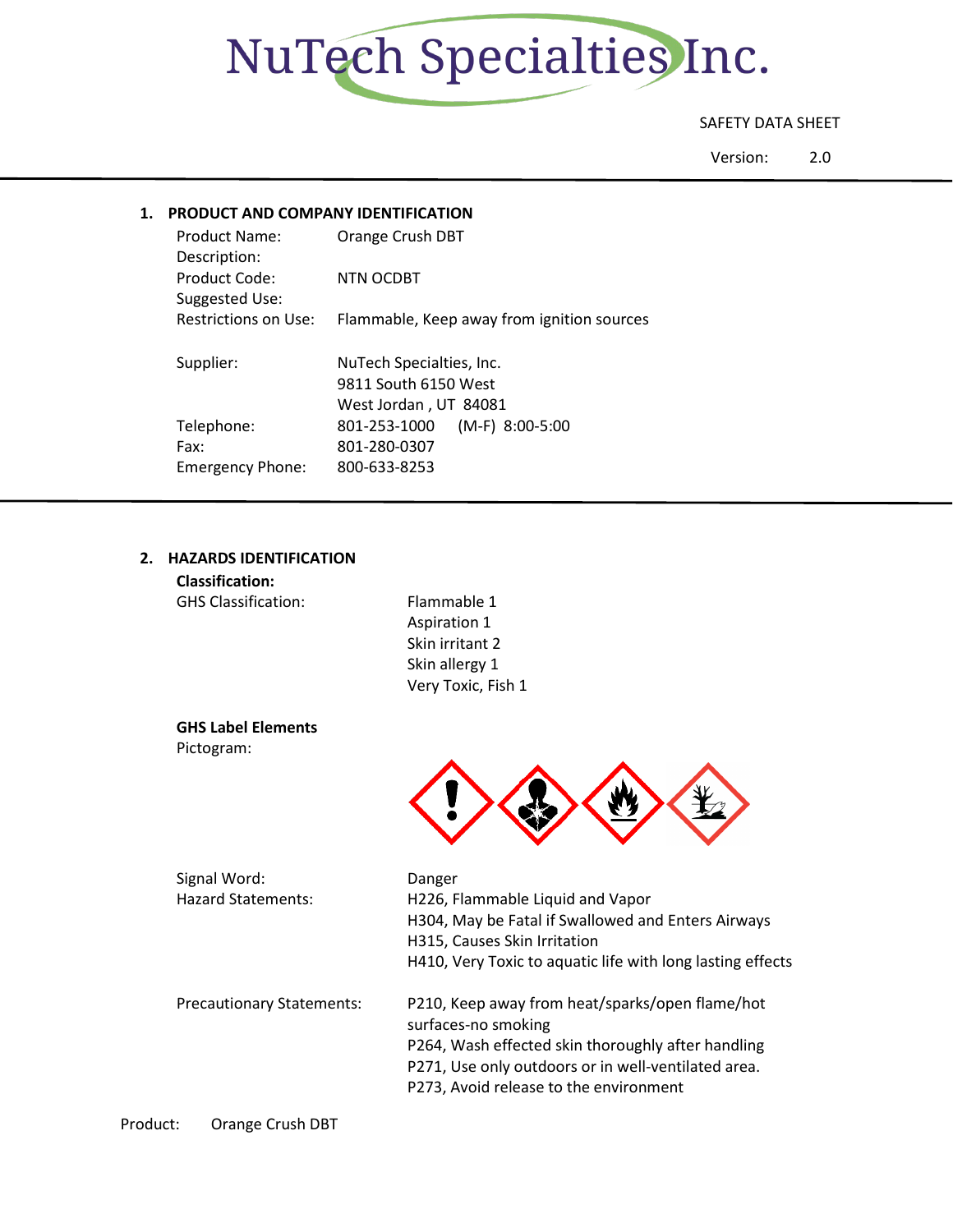



Potential Health Effects: Causes eye and skin irritation

## **3. COMPOSITION/INFORMATION ON INGREDIENTS**

| Component                       | CAS#       | Concentration |
|---------------------------------|------------|---------------|
| Citrus Oil Terpenes Hydrocarbon | 94268-47-4 | >95%          |

Synonyms:

## **4. FIRST AID MEASURES**

| If Inhaled:   | If inhaled, move person into fresh air. If not breathing, give artificial  |
|---------------|----------------------------------------------------------------------------|
|               | respiration. Consult a physician if symptoms are experienced               |
| Skin Contact: | Flush skin with plenty of water. Remove contaminated clothing and shoes.   |
|               | If irritation persists, consult a physician.                               |
| Eye Contact:  | Flush eyes with plenty of water for at least 15 minutes. Remove contact    |
|               | lenses if able to do so. Immediately call a doctor or physician.           |
| If Ingested:  | Do not induce vomiting unless instructed to do so by physician. Never give |
|               | anything by mouth to an unconscious person. Rinse mouth with water.        |
|               | Consult physician.                                                         |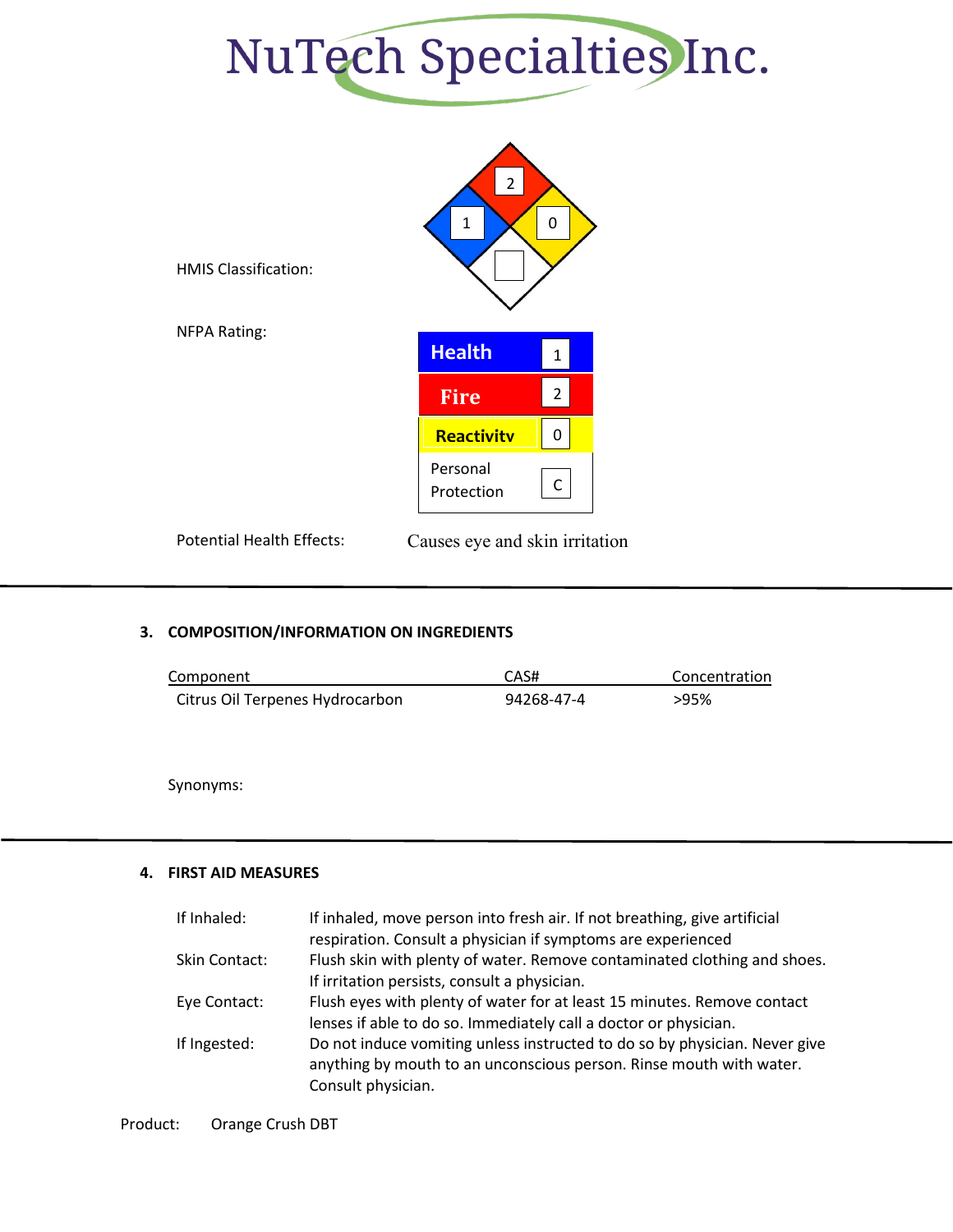# NuTech Specialties Inc.

## **5. FIREFIGHTING MEASURES**

| <b>Extinguishing Media:</b>                       | Use water-spray, alcohol resistant foam, dry chemical, or<br>carbon dioxide                                                                                       |
|---------------------------------------------------|-------------------------------------------------------------------------------------------------------------------------------------------------------------------|
| <b>Hazardous Combustion Products:</b>             | Firefighting personnel should respond with appropriate<br>protective clothing, firefighting gear, and breathing<br>equipment as trained.                          |
| Special Protective Equipment<br>for Firefighters: | In fire conditions: a complex mixture of airborne solids,<br>liquids, and gases including Carbon Monoxide, Carbon<br>Dioxide, and unidentified organic compounds. |

# **6. ACCIDENTAL RELEASE MEASURES**

| <b>Personal Precautions:</b>      | Use personal protective equipment. Always ensure adequate<br>ventilation.                                           |
|-----------------------------------|---------------------------------------------------------------------------------------------------------------------|
| <b>Environmental Precautions:</b> | Prevent further leakage or spillage if safe to do so. Prevent<br>from entering drains and waterways. Discharge into |
|                                   | environment must be avoided.                                                                                        |
| Containment and Clean Up:         | Soak up with inert absorbent material and dispose of. Keep in                                                       |
|                                   | suitable, closed containers for disposal.                                                                           |

#### **7. HANDLING AND STORAGE**

| Safe Handling: | Keep away from flames and hot surfaces. Use personal           |
|----------------|----------------------------------------------------------------|
|                | protective equipment. Always ensure adequate ventilation.      |
| Safe Storage:  | Keep containers tightly closed in a dry well-ventilated place. |
|                | Containers which are opened must be carefully resealed and     |
|                | kept upright to prevent leakage. Store away from incompatible  |
|                | materials. Do not freeze.                                      |

## **8. EXPOSURE CONTROLS/PERSONAL PROTECTION**

Exposure Limits

| Component                       | CAS Number | Exposure Limit   Basis |  |
|---------------------------------|------------|------------------------|--|
| Citrus Oil Terpenes Hydrocarbon | 94268-47-4 | N/A                    |  |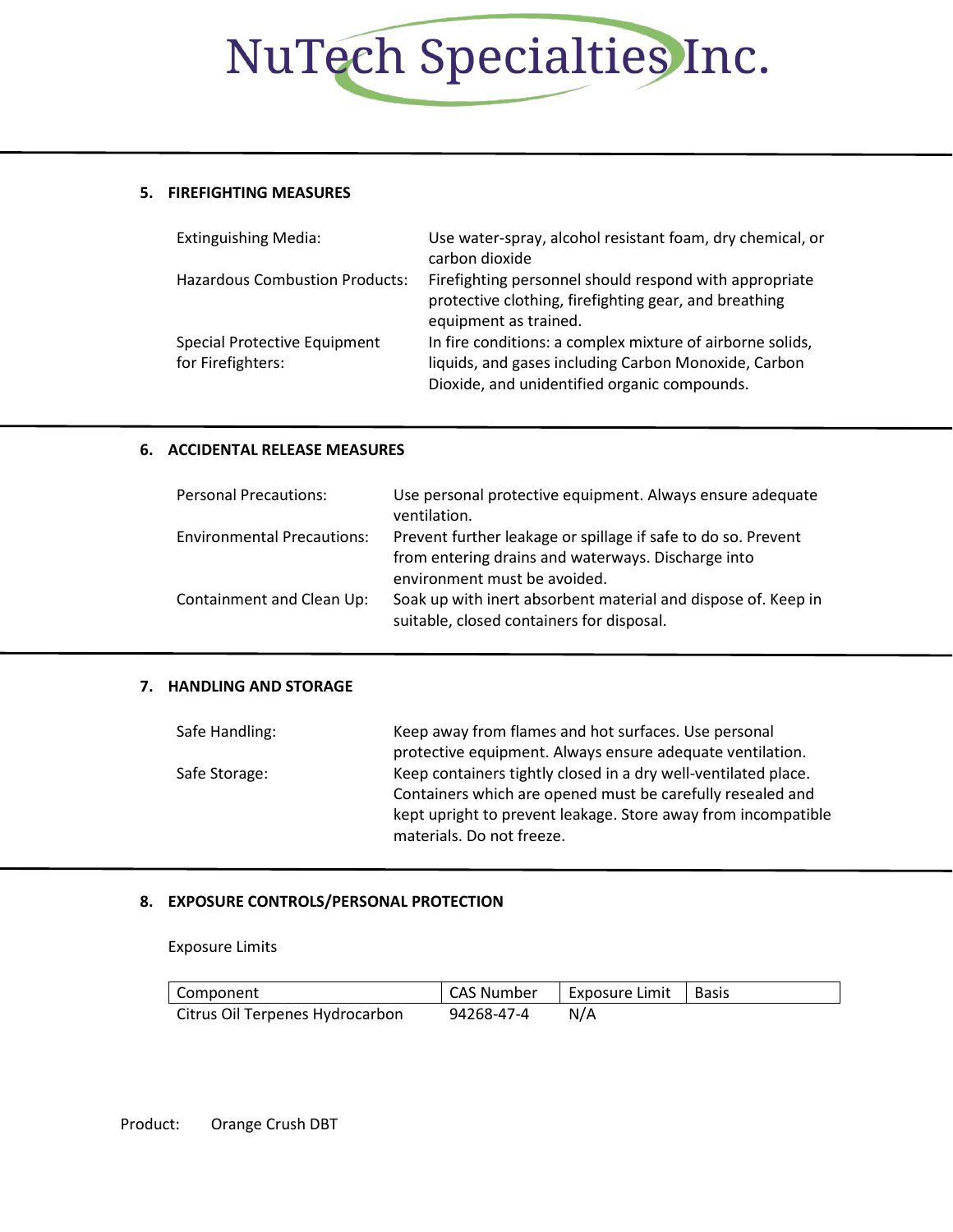# NuTech Specialties Inc.

| <b>General Controls:</b>       | Always ensure adequate ventilation and that working areas contain<br>safety showers and eye wash stations. Handle material in accordance<br>with good industrial hygiene and safety practices. |
|--------------------------------|------------------------------------------------------------------------------------------------------------------------------------------------------------------------------------------------|
| Personal Protective Equipment  |                                                                                                                                                                                                |
| Eye Protection:                | Tightly fitting safety glasses or goggles should be sufficient. Have<br>eye-wash stations available where eye contact can occur.                                                               |
| Hand Protection:               | Handle with chemical resistant gloves. Gloves must be inspected<br>prior to use. Wash and dry hands after use.                                                                                 |
| <b>Skin Protection:</b>        | Wear long sleeves, a chemical apron, or other protective clothing<br>to prevent skin contact. Safety showers should be located in work<br>area where skin contact can occur.                   |
| <b>Respiratory Protection:</b> | Where risk assessment shows air-purifying respirators are<br>appropriate, use a NIOSH-approved full face respirator with                                                                       |

appropriate cartridges. Always ensure adequate ventilation.

# 9. **PHYSICAL AND CHEMICAL PROPERTIES**

| <b>Physical State:</b>            | Liquid              |
|-----------------------------------|---------------------|
| Color:                            | Orange              |
| Odor:                             | Orange              |
| Odor Threshold:                   | N/A                 |
| pH:                               | N/A                 |
| Melting/Freezing Point:           | $-101^{\circ}$ F    |
| <b>Boiling Point:</b>             | 348°F               |
| Flash Point:                      | $120^\circ$ F       |
| <b>Evaporation Rate:</b>          | >1                  |
| Flammability (Solid, Gas):        | N/A                 |
| Flammability/Explosion Limits:    | .7% to 6.1%         |
| Vapor Pressure @ 20°C:            | 2.66                |
| Vapor Density:                    | 4.73                |
| Specific Gravity:                 | .84                 |
| Density:                          | 7.57 lbs per gallon |
| Solubility in Water:              | Slightly soluble    |
| <b>Partition Coefficient:</b>     | N/A                 |
| Auto Ignition Temperature:        | 458°F               |
| <b>Decomposition Temperature:</b> | N/A                 |
| Viscosity @ 40°C:                 | N/A                 |

## **10. STABILITY AND REACTIVITY**

Product: Orange Crush DBT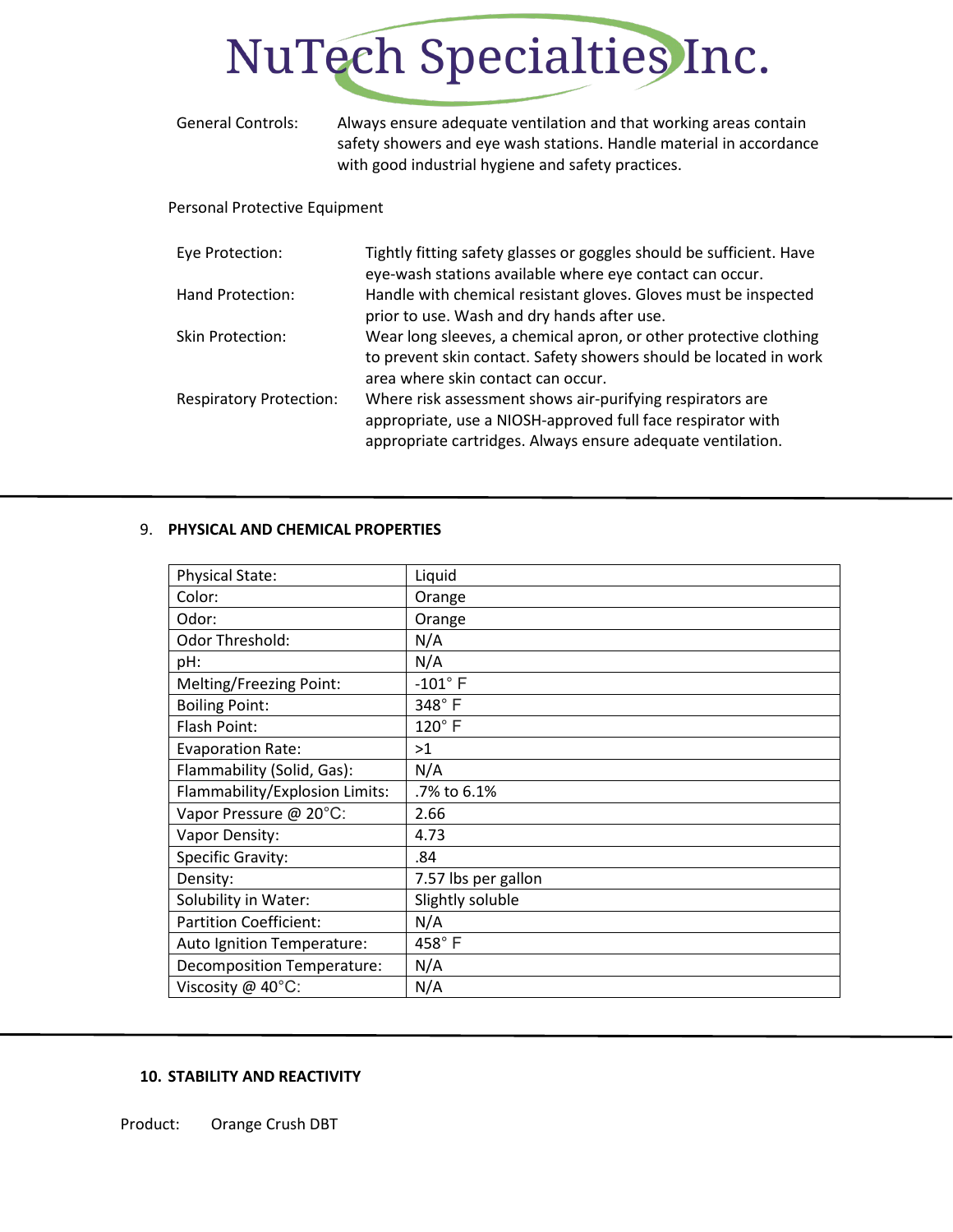

Chemical Stability: Stable Conditions and Materials to Avoid: Strong oxidizers Hazardous Decomposition Products: Oxide of carbon

#### **11. TOXICOLOGICAL INFORMATION**

Acute Toxicity- Not determined

| Component                              | <b>CAS Number</b> | <b>Test</b>                                 | <b>Toxicity</b> |
|----------------------------------------|-------------------|---------------------------------------------|-----------------|
| Citrus Oil Terpenes Hydrocarbon        | 94268-47-4        | Oral LD50 (rat)                             | >5g/kg          |
|                                        |                   | Dermal LD50 (rabbit)                        | >5g/kg          |
|                                        |                   |                                             |                 |
|                                        |                   |                                             |                 |
| <b>Potential Health Effects</b>        |                   |                                             |                 |
|                                        |                   |                                             |                 |
| Inhalation:                            |                   | Not a likely route of exposure under normal |                 |
|                                        | conditions        |                                             |                 |
| Skin:                                  | Skin irritation   |                                             |                 |
| Eyes:                                  | Eye irritation    |                                             |                 |
| Ingestion:                             |                   | Swallowing large amount may be harmful      |                 |
| Signs and Symptoms of Exposure:        |                   | Irritation of skin and eyes                 |                 |
| Chronic Effects of Long Term Exposure: |                   |                                             |                 |
| Carcinogenicity:                       |                   |                                             |                 |

## **12. ECOLOGICAL INFORMATION**

Acute Ecotoxicity

| Component                                                           | <b>CAS Number</b>                    | Organism | <b>Ecotoxicity</b> |
|---------------------------------------------------------------------|--------------------------------------|----------|--------------------|
| Citrus Oil Terpenes Hydrocarbon                                     | 94268-47-4                           | No data  |                    |
| <b>Ecological Effects</b>                                           |                                      |          |                    |
| Persistence and Degradability:<br><b>Bioaccumulation Potential:</b> | Biodegradable<br>Not likely          |          |                    |
| Mobility in Soil:<br><b>Other Adverse Effects:</b>                  | May be mobile to water system<br>N/A |          |                    |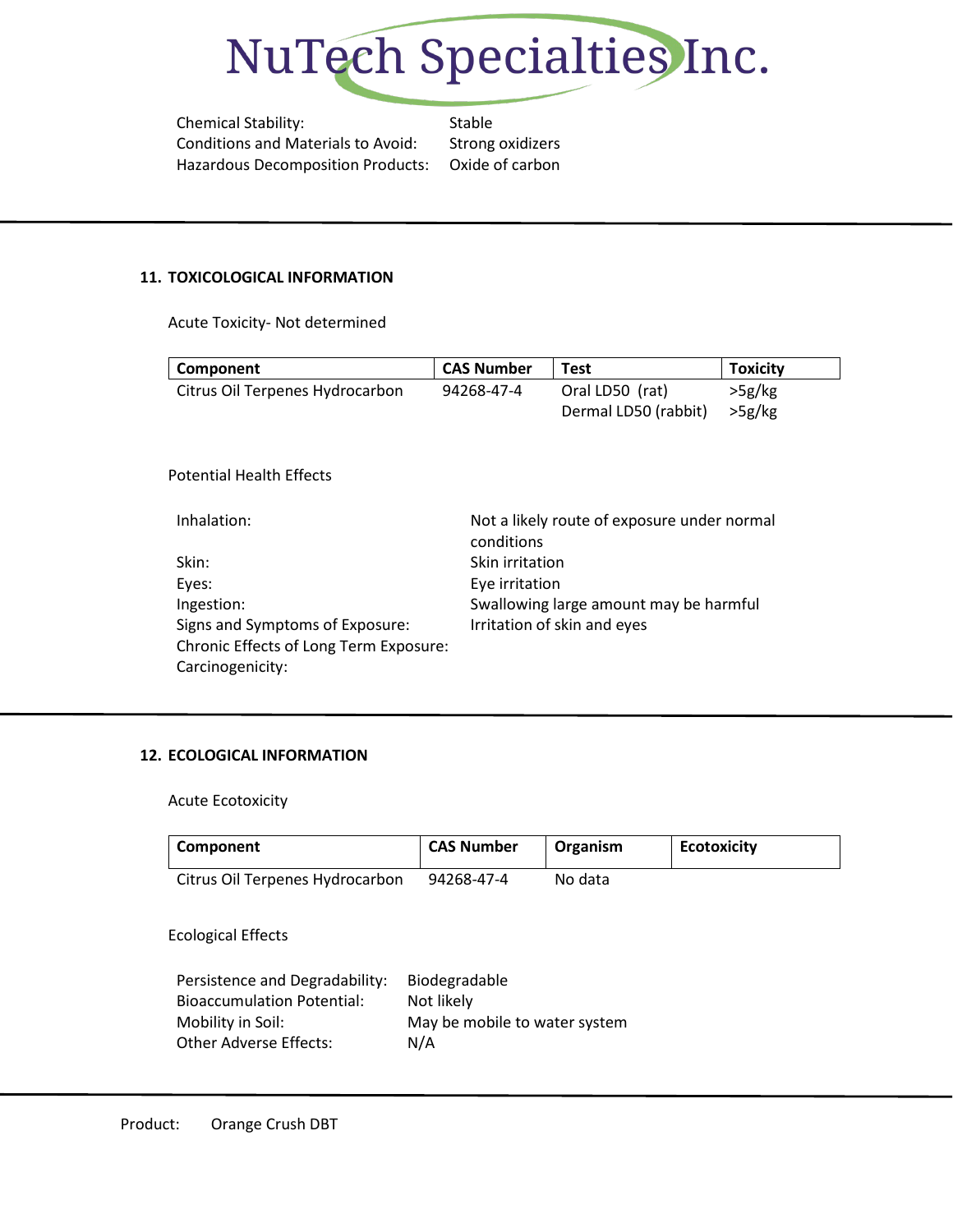

#### **13. DISPOSAL CONSIDERATIONS**

Disposal: Material should be disposed in accordance with all local, state, and federal regulations. Regulations vary by region. Contaminated Packaging: Dispose of as unused product.

#### **14. TRANSPORT INFORMATION**

DOT Information Not regulated in non-bulk packaging

Proper Shipping Name: UN Number: Hazard Class: Packing Group: Reportable Quantity (RQ): Marine Pollutant: Note:

## 15. REGULATORY INFORMATION

US Federal

| SARA 302 Components:  | <b>None</b>               |
|-----------------------|---------------------------|
| SARA 311/312 Hazards: | Acute health, Fire hazard |
| SARA 313 Components:  | None                      |
| TSCA Inventory:       | Yes                       |

#### **European Union**

EC Inventory: Listed or exempted

#### **State Regulations**

| Utah Clean Air:    | Yes |
|--------------------|-----|
| California Prop 65 | No  |
| C.A.R.B.           | Yes |

Product: Orange Crush DBT